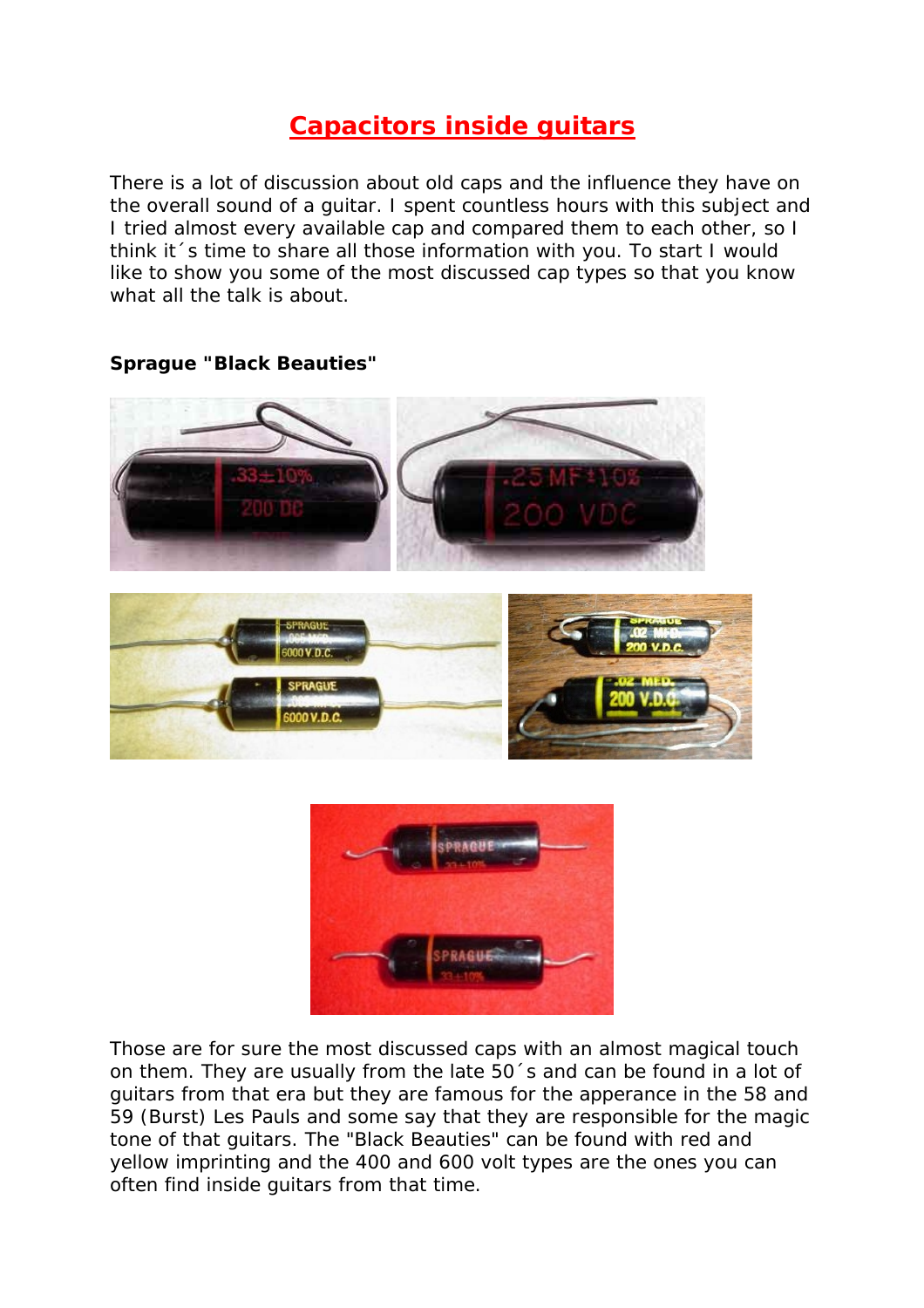## **"Bumblebee" caps**



The bumblebee caps are very similar to the Black Beauties and I guess it´s easy to see where the nickname is coming from ;-)You can also find this caps inside the late 50´s Les Paul guitars as well as inside other guitars from that era.

## **"Tropical Fish" caps**

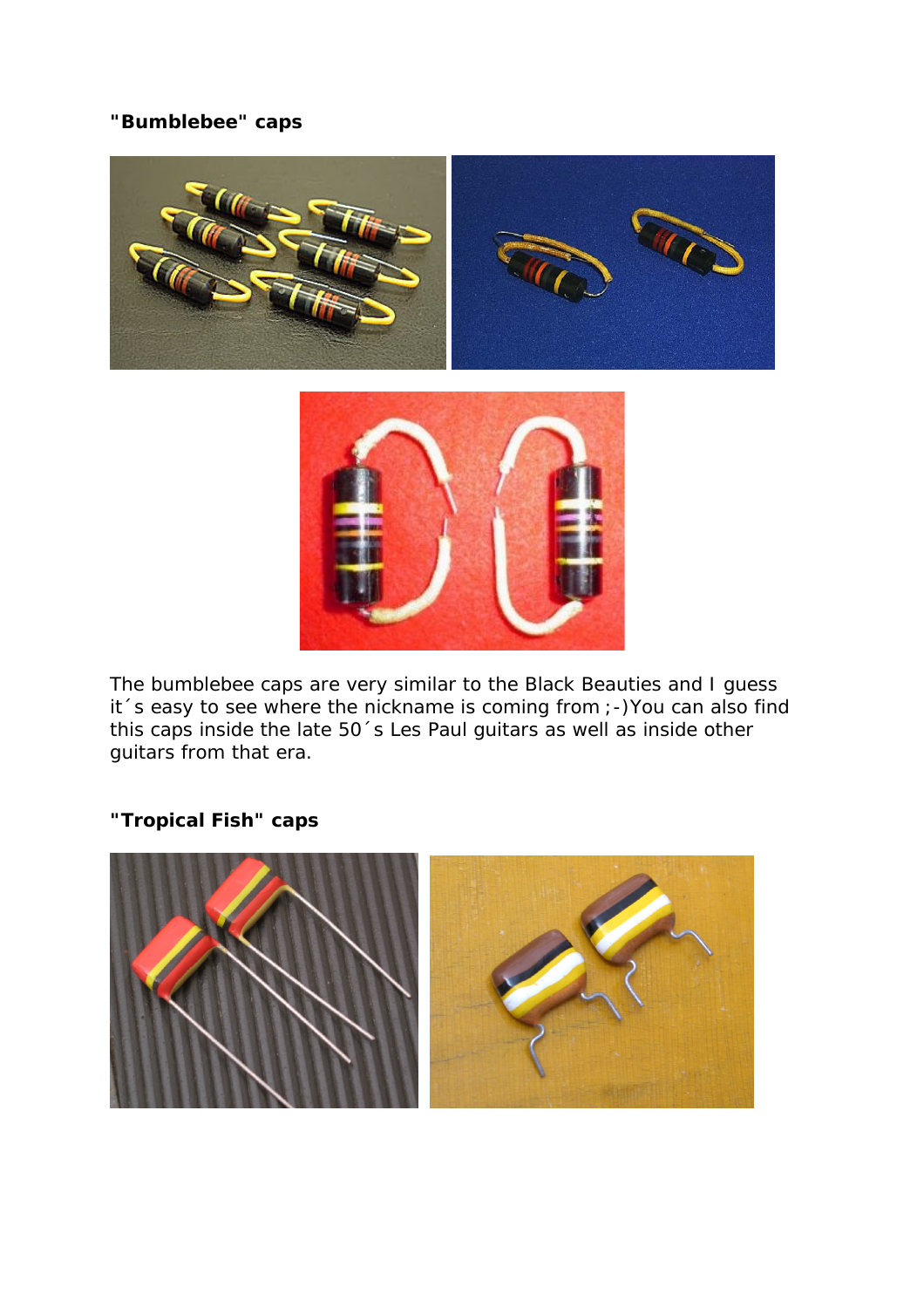

This caps are called "tropical fish" because of the colored stripes that really look a little bit like a tropical fish. The "tropical fish" term is often mixed up with the "bumblebee" caps but this is simply wrong. You can find the tropical fish caps mostly inside old vintage stompboxes, wah pedals, amps ... but also inside guitars.

## **"Flat Disc" (ceramic) caps**

This are the old ceramic disk caps from Sprague or Erie, you can find in almost every vintage Fender guitar. You can also find them inside old stompboxes and amps. They sound very different from modern ceramic caps.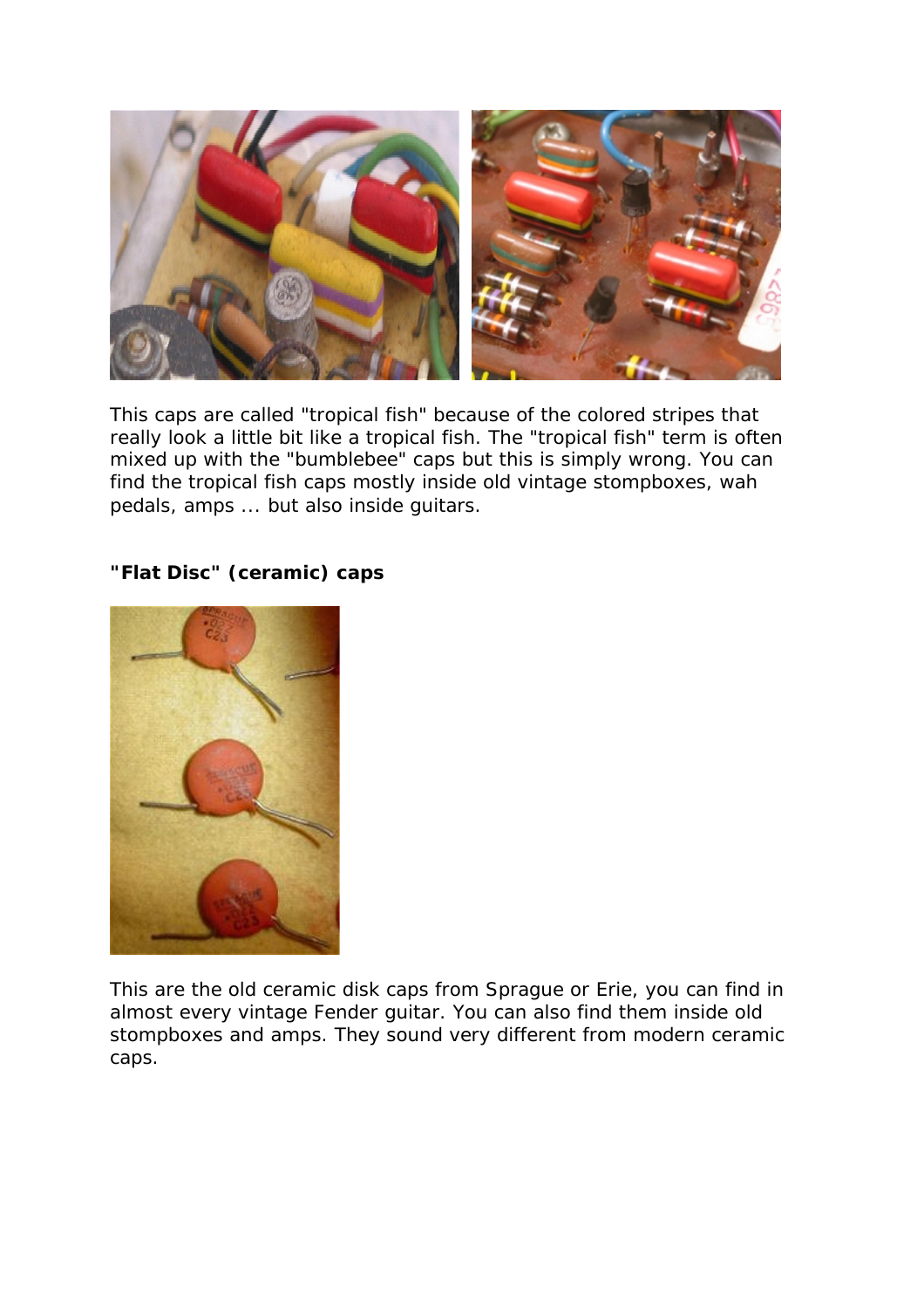#### **Sprague "Orange Drop" caps**



This caps are still available today from Sprague/Vishay and can be found in some high-quality guitars like the PRS models. You can find old Sprague orange drops is a lot of old Fender guitars and as the hi-cut cap in almost all vintage Telecasters. The higher voltage values can also be found inside high-quality amps.

#### **Silver Mica caps**



Those caps have a typical "hump" in the middle of the body and can be found inside high-quality amps and stompboxes. They can also used as a hi-cut cap on the volume pot and if you can find the correct value as a cap for the tone control. Higher values are often hard to find and very expensive.

### **Oil-Paper caps (Jensen)**